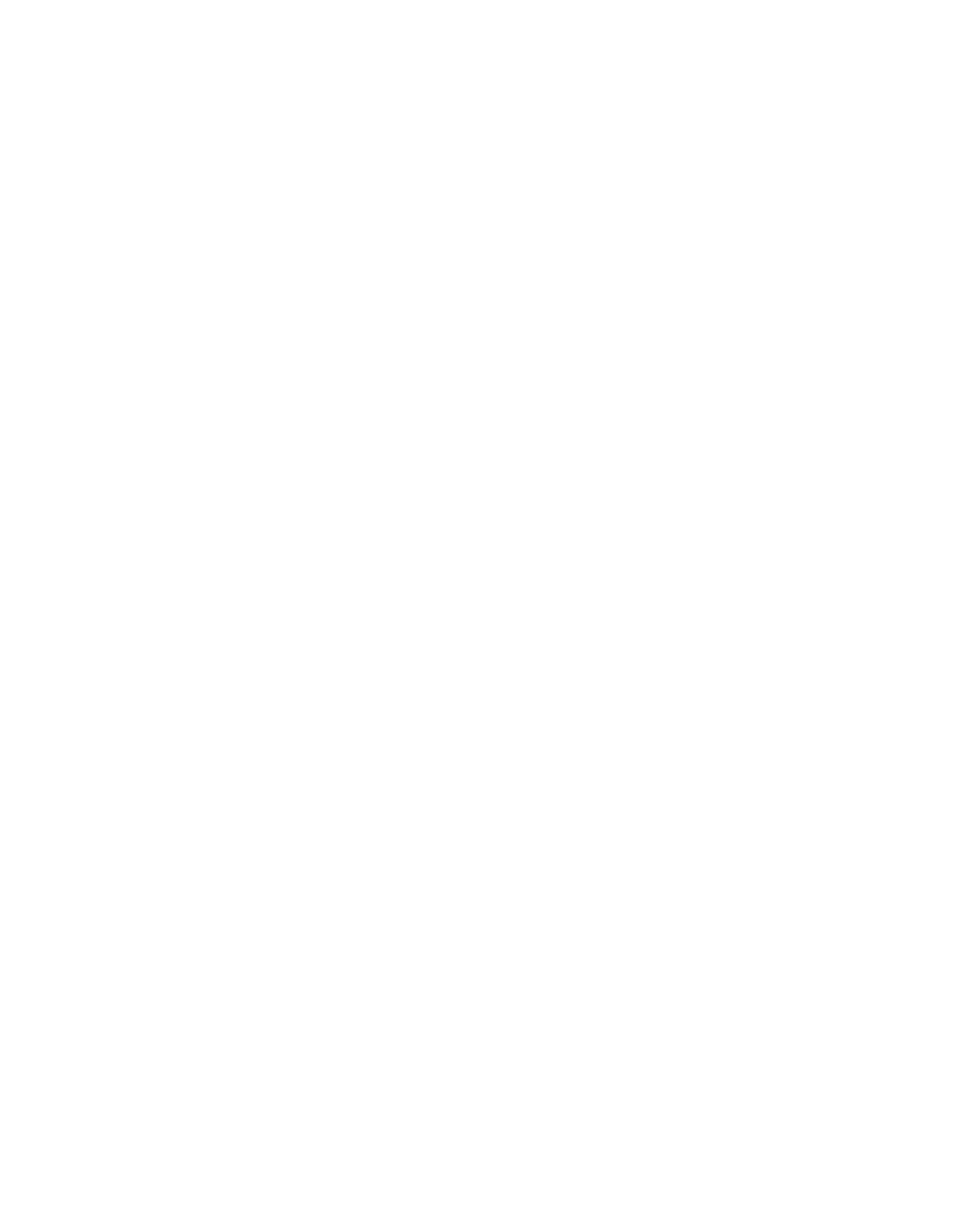# **Background**

The San Francisco Arts Commission (SFAC) hosted a Visioning Workshop for the strategic planning process on May 20, 2013 from 9:00 to 12:30 pm. Approximately 12 Commissioners and 45 SFAC staff members attended the workshop held at Casa de la Vista, Treasure Island. The workshop was considered a special meeting of the SFAC and was publicly noticed.

SFAC has embarked on a comprehensive strategic planning and community engagement process. The Strategic Plan process represents an opportunity for SFAC to work collaboratively with the arts community and City partners to guide the agency through program development and prioritization, budget processes and overall communication of values, polices and broad-based impact to the general public. The Strategic Plan will serve as an overarching framework that determines how SFAC operates over the next five years.

During the Visioning Workshop, conducted by strategic planning consultants MIG and MMC, participants were asked to discuss the agency's core values, review and refresh the SFAC mission and develop a vision statement that described the SFAC's desired future. The workshop featured large group presentations and facilitated small group discussions.

The primary objectives for the Visioning Workshop were to:

- Define Core Values: What principles should guide our work at SFAC?
- Clarify Mission: Why do we exist? For whom? To what impact?
- Develop a Future Vision: What is our vision for what SFAC needs to be for the communities of San Francisco?

This document summarizes the general discussion and comments made by the facilitators, presenters and participants during the Visioning Workshop; it is not intended as a transcription of the meeting. Official minutes of the meeting were kept by the Commission Secretary, approved by the Commission and publicly posted in accordance with City policy. The source documents for this report include the wallgraphics (a unique, visual representation of the discussion points raised during the workshop) and a transcription of the notes reported in each of the small groups. The results of the workshop will be used to inform the development of a draft Strategic Plan.

## **I. Welcome and Introductions**

JD Beltran, President of the SFAC, opened the commission meeting and conducted roll call for the Commissioners. The opportunity for public comment was provided to the audience. Following the public comment period, Tom DeCaigny, Director of Cultural Affairs, welcomed participants and thanked everyone for attending. He gave a brief overview of the strategic planning process. He expressed appreciation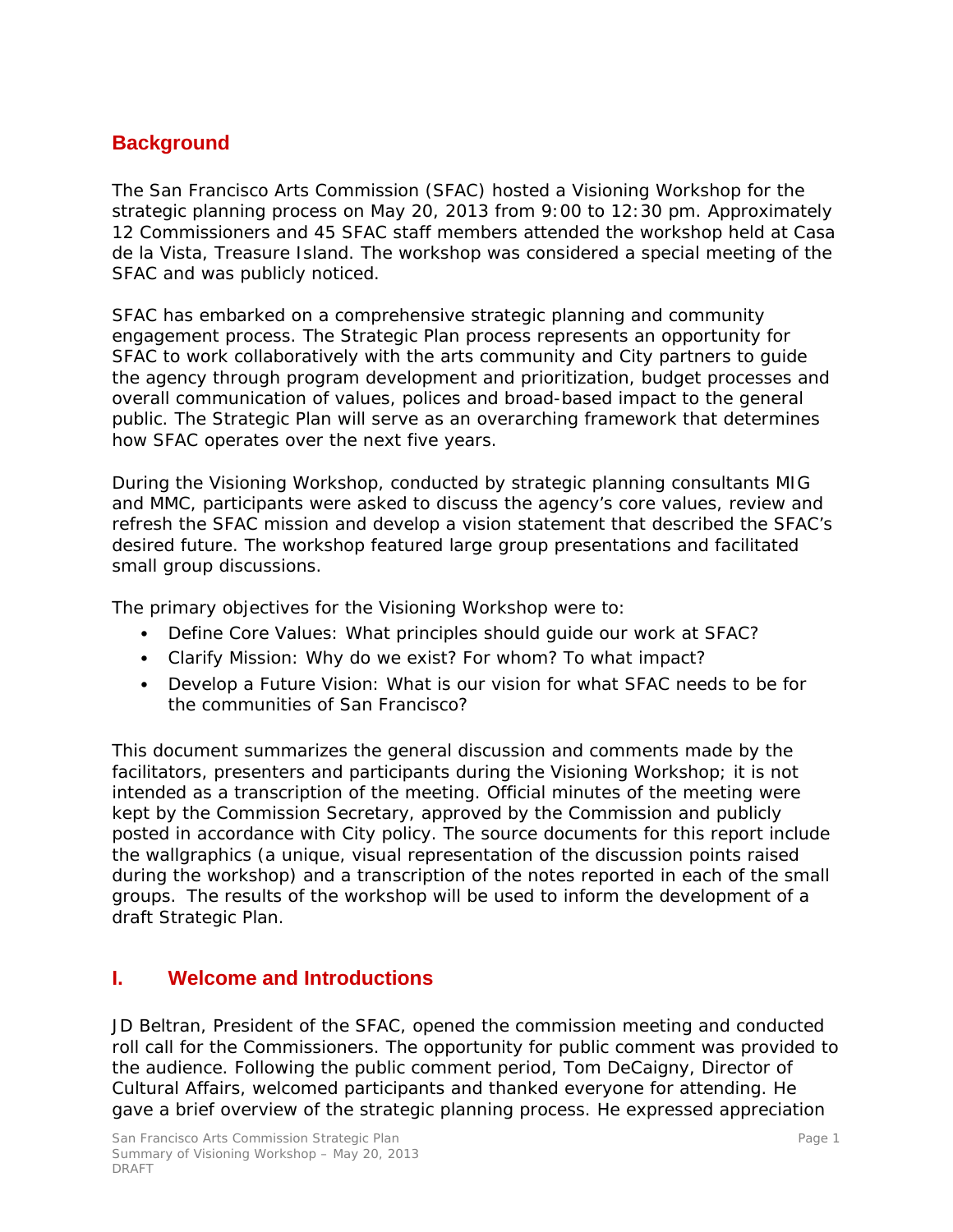for everyone's participation. He also noted how this effort will include opportunities for the public to provide input on the plan as well.

Mr. DeCaigny explained that participants, who included SFAC staff, Commissioners and members of the consultant team, were seated at assigned tables. The seating assignments were designed to ensure a mix of program representation and expertise in each group and to balance the participation of the Commissioners.

Next, Ms. Beltran remarked on the importance of the strategic planning process and offered her appreciation for everyone's participation and enthusiasm for the process. Ms. Beltran then turned the meeting over to the lead MIG facilitator, Joan Chaplick, who reviewed the workshop's agenda.

Ms. Chaplick briefly reviewed the agenda and the desired outcomes for the meeting which were to:

- Articulate a set of core values for SFAC that will serve as the guiding principles for all of SFAC's work
- Revisit the SFAC mission and take a fresh look at why SFAC exists, who it serves and to what impact
- Create a future vision for SFAC and to discuss what the agency aspires to become over the next 5‐10 years

Ms. Chaplick then briefly described the small group process and the general timing of the activities. The members of the consultant teams were also introduced.

# **II. Defining Our Values**

In the large group setting, Ms. Chaplick introduced the core values concept and provided instructions for the small group discussions. Each group had 7-8 participants and a facilitator. The facilitators were members of the consultant team.

The small group facilitators briefly introduced themselves and asked each person in the group to introduce themselves (e.g., name, role, and how long they have been a part of the SFAC). Following the introductions, the small groups launched into the values discussion. The facilitator started by reviewing the "Core Values Handout" with the small group which included the following prompts:

#### • *What are core values?*

- Core values are the principles on which your organization is built. They answer the question, "What do we believe in?"
- *Why do we need core values?* 
	- These are the beliefs that drive your organization. They provide a basis for planning and decision-making.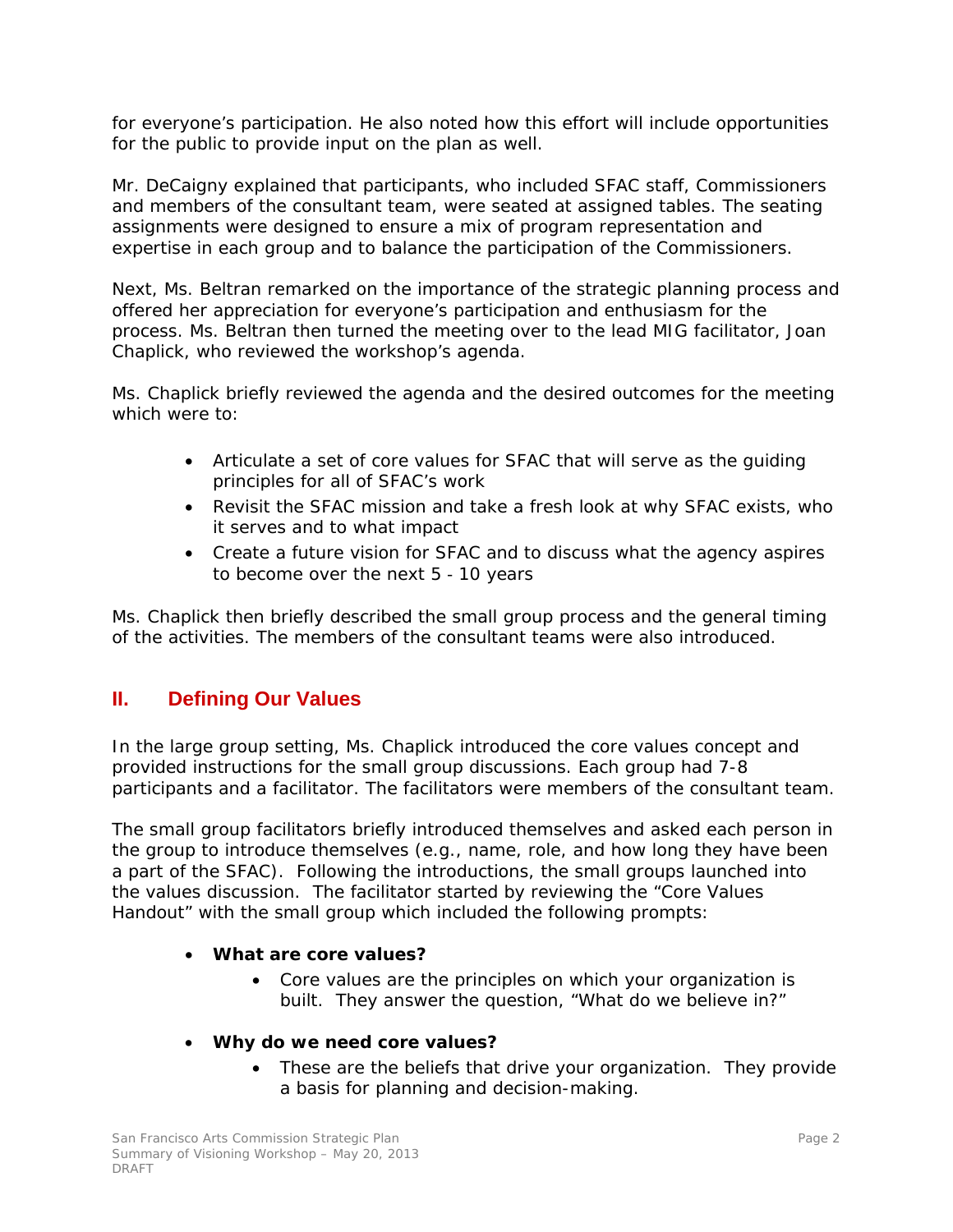- They inspire and guide the people inside your organization.
- Core values anchor your organization. Operating practices will change with time, but your core values will stay the same.

Participants were asked to use the handout to brainstorm core values individually and then to discuss their ideas with the group. The participants were not required to come to consensus on their comments, but were requested to summarize the main points of agreement in order to report back to the larger group. The key words and phrases from each report out were recorded on the wallgraphic.

During the breakout groups, participants contributed creative and thoughtful responses regarding the core values they believe should guide SFAC's work. The following section highlights values and key themes raised during the small group discussions.

#### *Core Values:*

- Commitment to excellence and quality
- Increased visibility and awareness among the public
- Equity
- Civic responsibility and public service
- Integration of the arts across sectors
- Transparency
- Partnerships and collaboration
- Enhanced access to the arts and arts programming
- Diversity of artistic voices
- Community engagement
- Visionary leadership
- Enhanced role of local government in the arts
- Representation of diverse communities
- Responsiveness to community needs
- Evidence-driven decision making
- Dedicated support and resources for the arts and artists
- Accountability
- Innovation
- **Inclusiveness**

# **III. Clarifying Our Mission**

Following the core values discussion, Ms. Chaplick introduced Adrienne Horn, President of MMC, who provided a framework for how the groups would approach the review of the mission statement. She explained how the activity was designed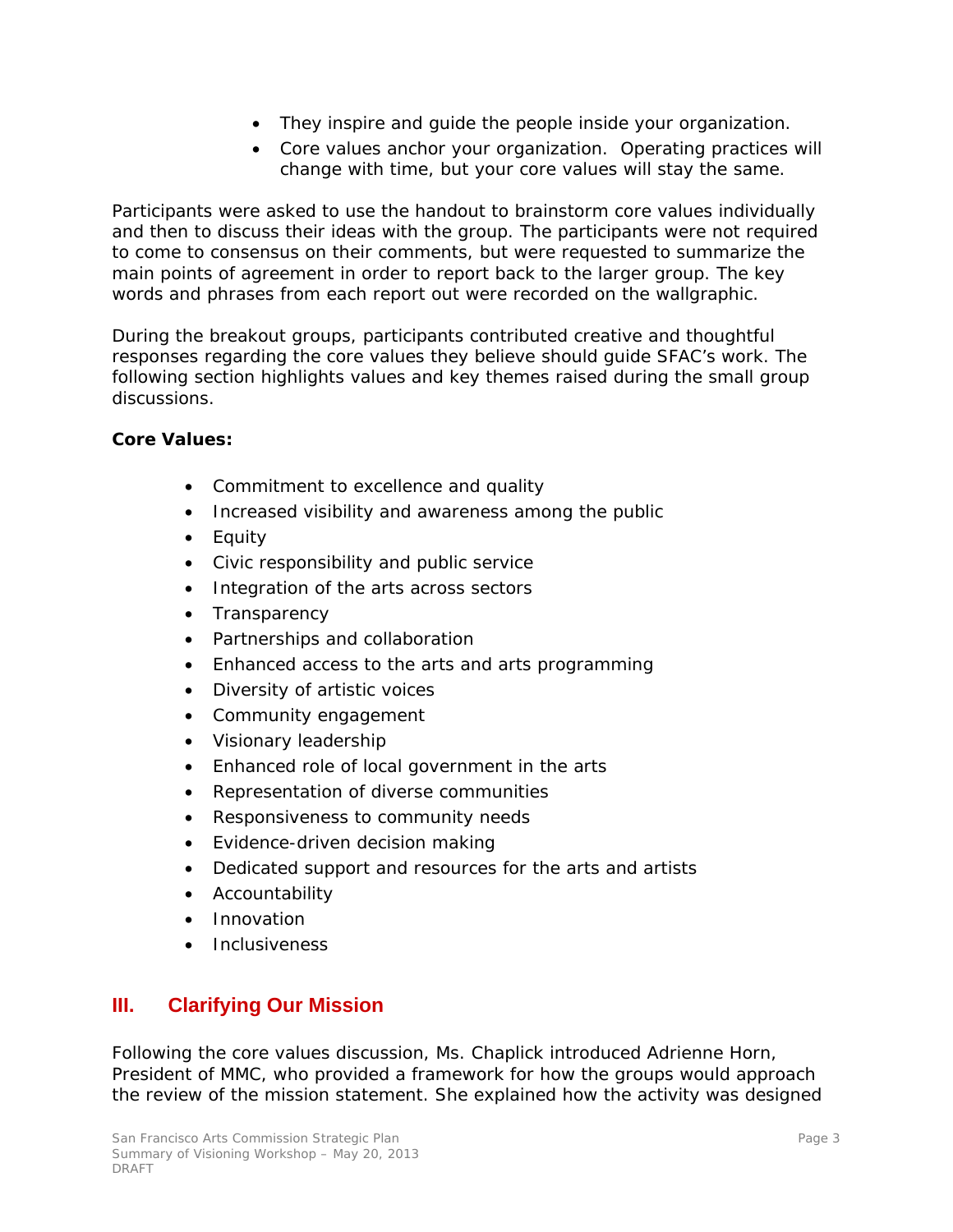to facilitate generative, big-picture thinking regarding the SFAC mission. Ms. Horn's remarks helped the group understand the role and function of a mission statement and the questions that are answered by an effective mission statement.

Next, Ms. Horn reviewed a handout that included several example mission statements from other arts organizations such as the San Francisco Museum of Modern Art and the Philadelphia Office of Arts, Culture and the Creative Economy. She then instructed the small groups to discuss and respond to the following questions:

- *Why does SFAC exist? What is our purpose?*
- *For whom? Who do we serve?*
- *What impact do we achieve?*

The facilitators led the small groups in a discussion of these three questions and recorded their responses. The following themes emerged from the group reports. Note that the summarized responses to the three questions are separated; however, based on the close relationship between the questions, there is some overlap in the responses. The overlap reinforces the synergy between SFAC's purpose, recipients of SFAC's work and the overall impact of SFAC's accomplishments.

## *Why does SFAC exist? What is our purpose?*

- Support the arts and artists in San Francisco
- Provide access to art and cultural resources
- Continue the tradition of government support of the arts
- Promote progressive arts dialogue locally, nationally, globally
- Establish San Francisco as a world class city and cultural destination
- Raise awareness of the essential nature of arts in a creative, culturally rich city
- Establish San Francisco as a model city for artistic innovation and civic pride
- Act as stewards of the city's creative ecosystem
- Promote growth and vitality of the city's artistic environments
- Facilitate and provide resources for arts and artists
- Develop partnerships and coordinate efforts
- Build infrastructure to provide services to the arts community

#### *For whom? Who do we serve?*

- Emerging artists
- Established artists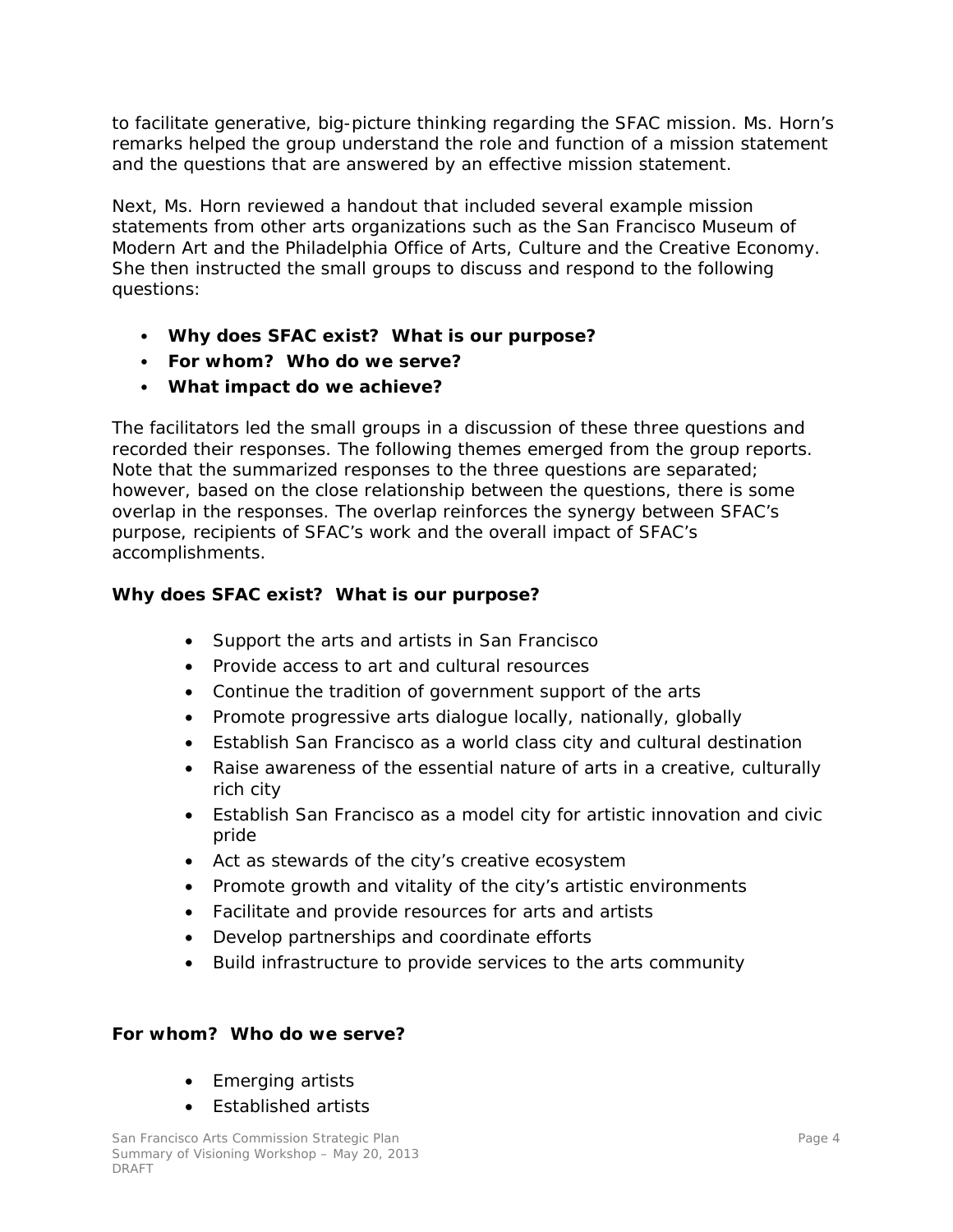- General public
	- **Everyone**
	- Residents
	- Tourists/ Visitors
- City of San Francisco
- Businesses
- Future generations of citizens and artists

## *What impact do we achieve?*

- Integrate the arts into civic life, public policy and the economy
- Enhance San Francisco's stature as a cultural destination
- Enrich the civic realm
- Educate and engage the public through the arts
- Strengthen the local economy and create models for alternative economies
- Enhance the well-being of communities through artistic vitality
- Catalyze and develop creative partnerships
- Increase the economic awareness of the role of the arts
- Create a sense of place and shared experience through the arts
- Level the playing field for arts accessibility
- Support and facilitate the creation of art
- Enhance the urban experience and the built environment through the arts
- Provide access and link the arts community to city resources
- Act as a bridge between local communities and the arts

# **IV. Shaping Our Future**

During the final activity of the workshop, participants explored the future vision for SFAC. Ms. Chaplick provided directions regarding the vision statement activity, explaining that a vision statement collectively describes what we aspire the SFAC to become. She asked the group to take a moment to think 5-10 years into the future, about the future focus of the SFAC's work, and its role in the arts community.

Working in small groups, the facilitators asked participants to review the sample vision statements from arts organizations including the Seattle Office of Arts and Cultural Affairs and the California Arts Council. The facilitators then asked each small group participant to take a few moments to write down the phrases that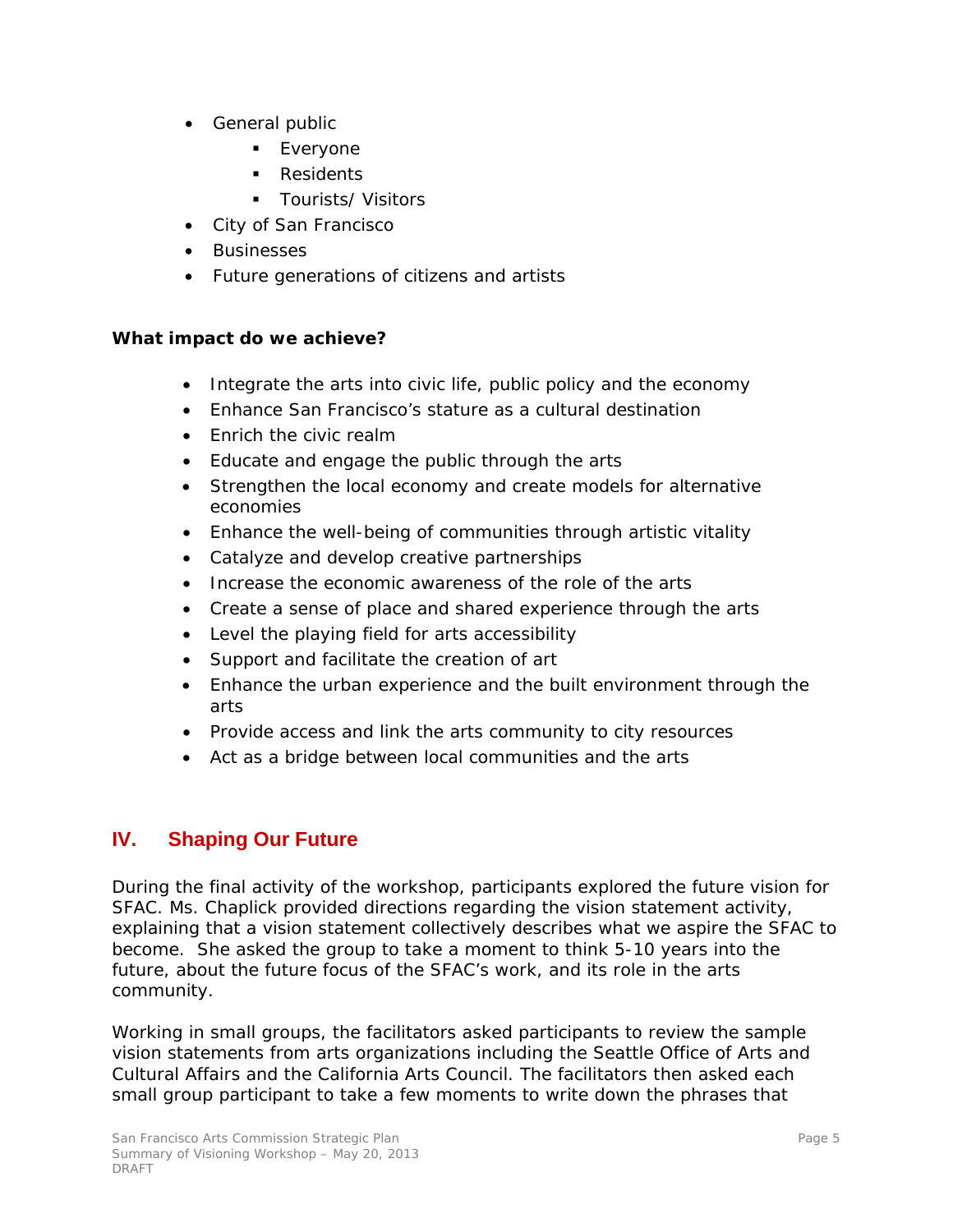describe SFAC's future. To guide the conversation, the facilitators used the following prompts to encourage discussion such as:

- *How would you like to focus the work of the SFAC?*
- *What do you consider are the most important future accomplishments for the SFAC?*
- *What does success look like?*

The visioning activity yielded a wide-ranging set of ideas and opinions regarding the future vision statement for SFAC. Many participants agreed that the sample vision statements were helpful in brainstorming ideas and drawing inspiration for SFAC's vision. Some participants identified the tension between the various roles of SFAC as convener, funder, service provider, promoter and landlord. Other participants reflected on the role of the City of San Francisco as a leader and visionary in the arts world. The next section highlights key themes that emerged during the small group discussions.

## *Key Themes:*

## **Future Roles of SFAC**

- Champion of the arts
- Strong influencer and "key player" in city government decisions
- Curator of active, creative and collaborative partnerships
- Advance arts policies and programs in the political realm
- Refinement on the multiple roles of SFAC (e.g., convener, funder, service provider, incubator, promoter and facilitator of the arts)
- Capacity-builder and resource for technical assistance within the arts community
- Developer of sustainable and innovative models

#### **The City of San Francisco**

- San Francisco is renowned as a leading city in artistic innovation
- Welcoming home for artists and creative economies
- Cultural destination for residents and tourists
- SFAC has a prominent, physical presence in local neighborhoods

## **Aspirations for SFAC**

• High-level of local, national and international visibility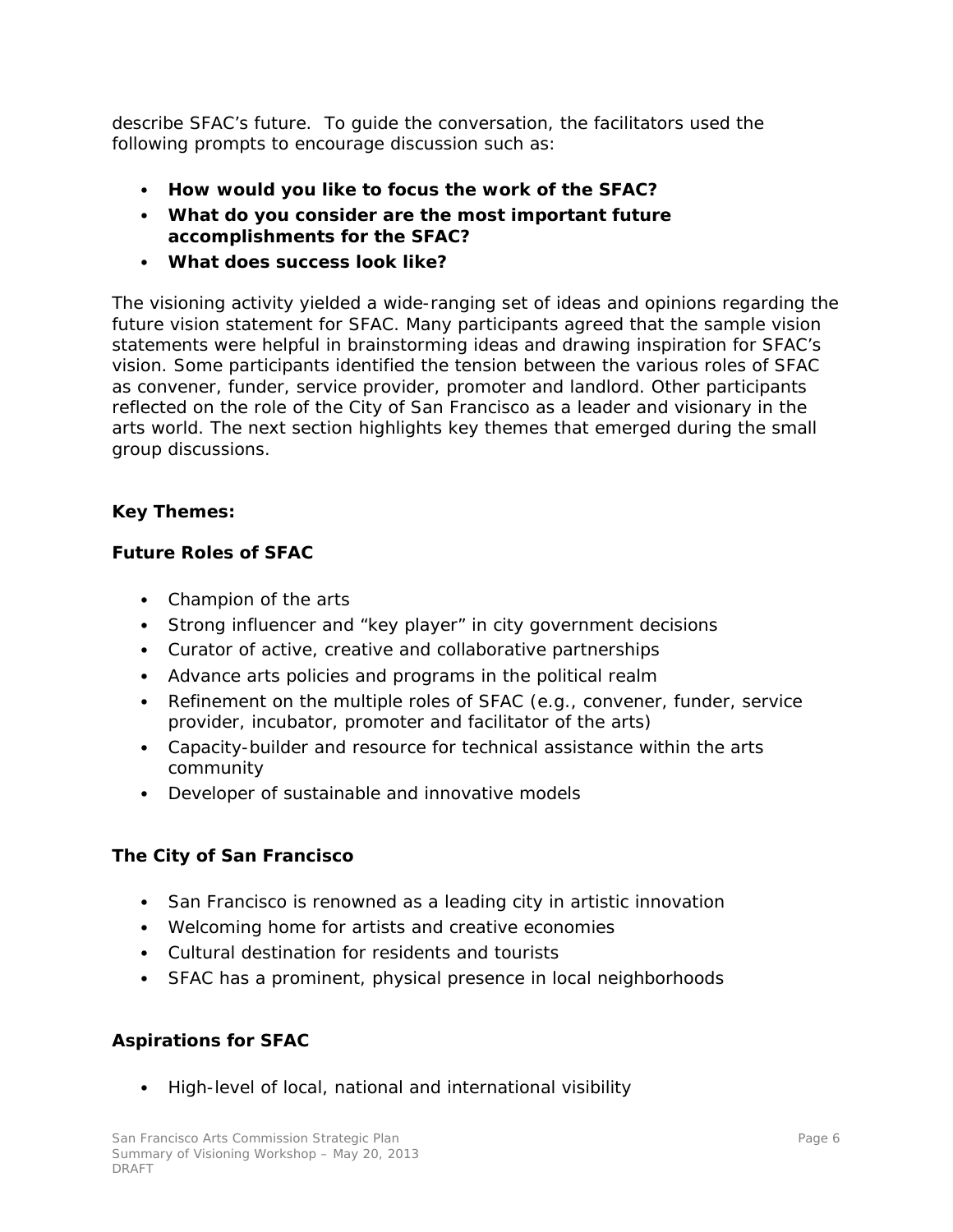- Arts are perceived as the heart and soul of the city
- Vision must connect directly to SFAC's core values
- Future vision is grounded in the spirit of racial and social equity
- Better integration and cross-pollination across sectors
- Elimination of program silos
- Resources to develop and sustain projects and programs
- Arts are an essential element of the live, work and play concept
- Economic and cultural equity is achieved through SFAC's impact

## **V. Next Steps**

Following the vision activity, Ms. Chaplick provided a brief recap of the day's activities and described the next steps in the process. These include:

- Analysis of visioning workshop results to create goal categories
- Scheduling of goal working groups
- Development and piloting of the outreach plan
- Discussion of draft outreach plan at May 21 staff meeting

Closing remarks were given by Mr. DeCaigny and Ms. Beltran who thanked everyone for their participation and encouraged everyone to continue their involvement in the strategic planning process. The meeting was adjourned.

The wallgraphics from the workshop are attached at the end of this document.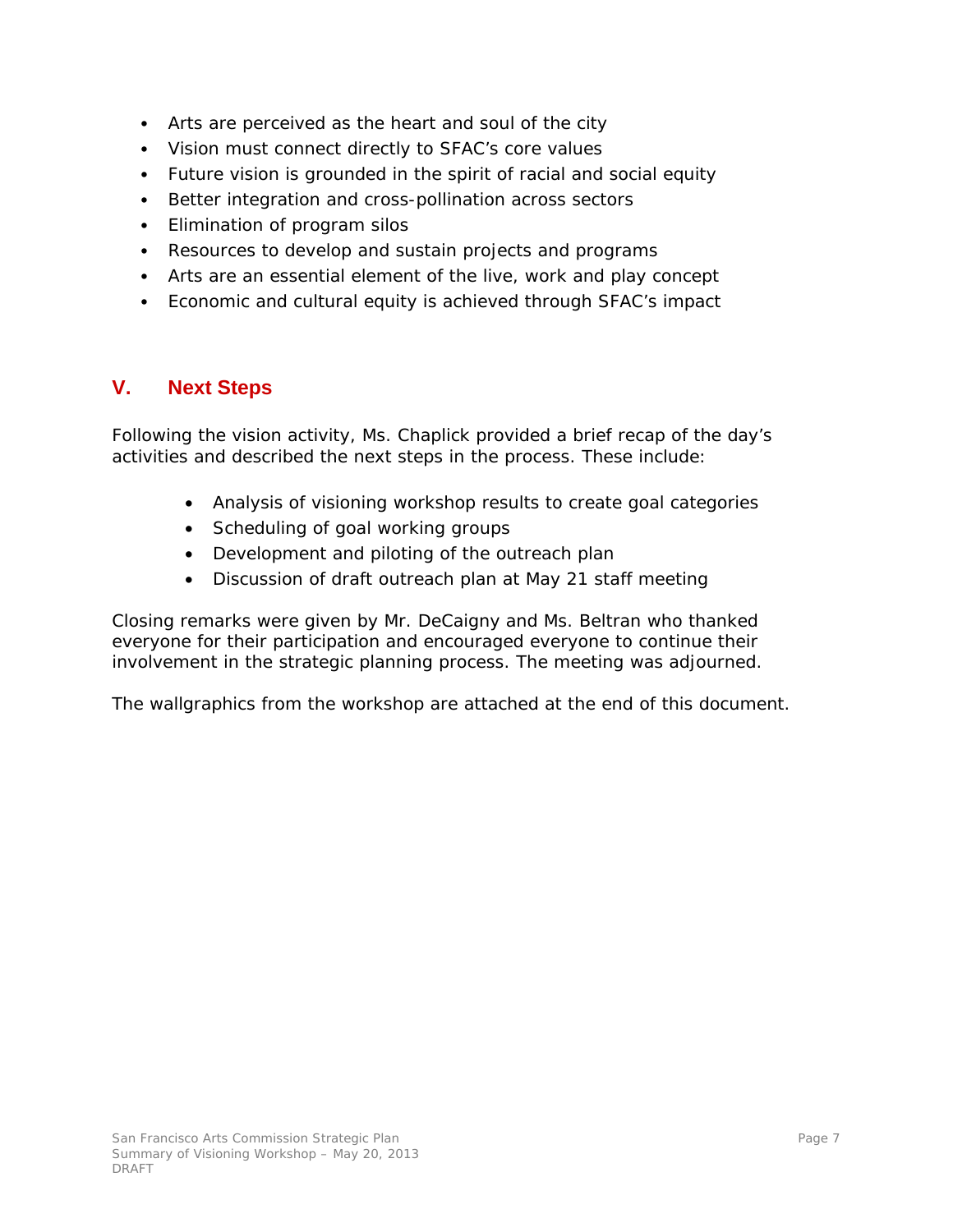

**San Francisco Arts Commission Visioning Workshop – May 20, 2013**